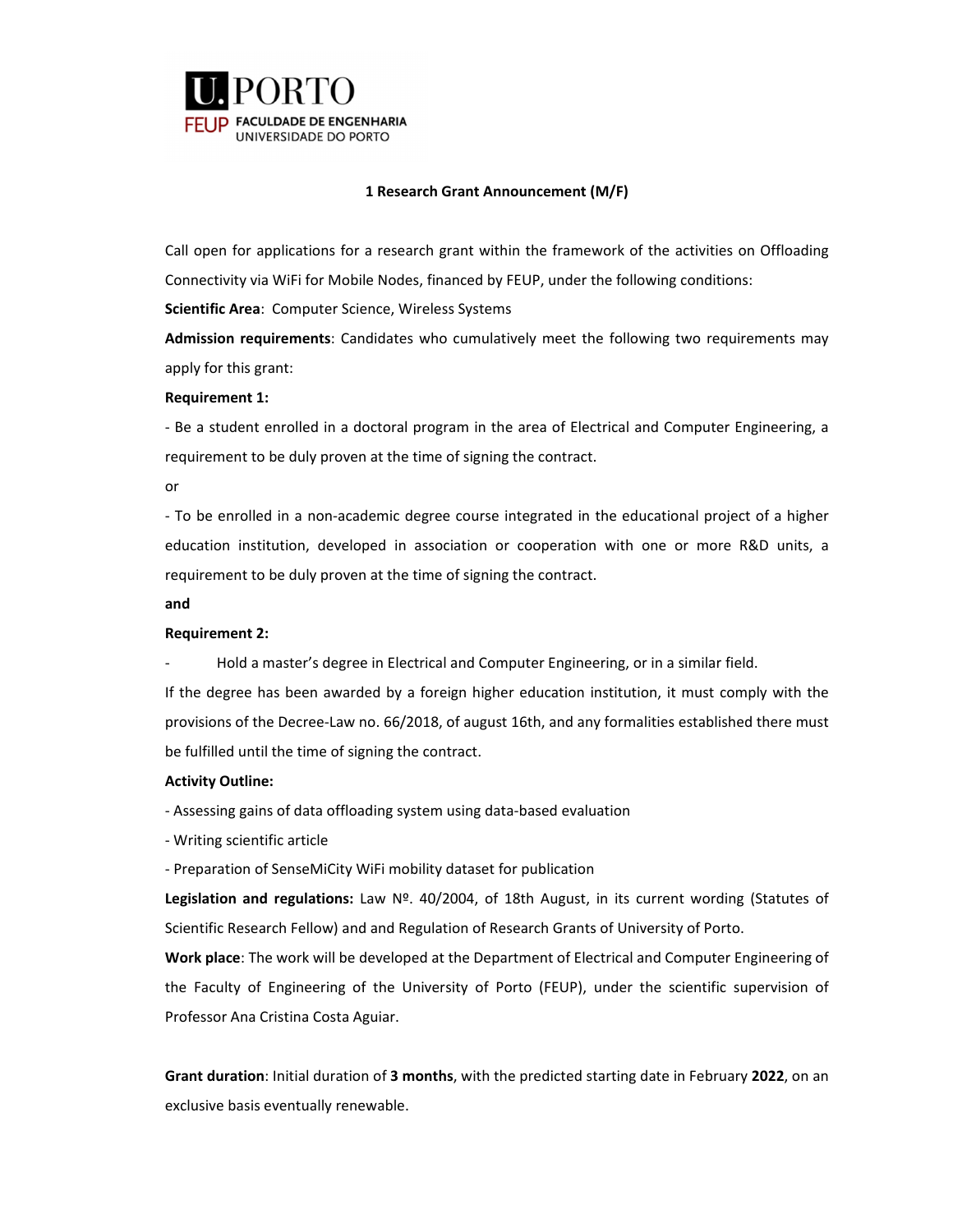

The eventual renewal of the scholarship will be carried out as determined in article 10 of the Regulation of Research Grants of University of Porto

**Stipend**: The grant stipend varies between 1.104,64€ according to the table of values of the Regulation of Research Grants of University of Porto and 1.504,64€ depending on the profile and previous experience of the candidate in the project area.

The payment will be made by bank transfer.

### **Selection procedure**:

The curriculum (60%) of the candidates will be evaluated based on the merit of the candidate and the following factors will be assessed:

a) Academic training (Master in Electrical and Computer Engineering, Computer Science or Informatics

10 points; Others Masters – 2 points)

b) Publications in the area of WiFi connectivity for mobile nodes 5 points, Publications in other areas – 2 points

c) Research Experience in the project area – 5 points; in related areas – 3 points; Other areas – 1 point The curriculum of each candidate will be evaluated in a 1‐20 points scale. Candidates with less than 14 points in the curricular evaluation will not be invited for the interview.

In the interview (40%) topics related with the work plan, experience and the candidate's CV will be discussed with the invited candidates.

# **Selection Jury**:

President: Professor Ana Cristina Costa Aguiar

Effective member: Ricardo Santos Morla

Effective member: Luís Miguel Pinho de Almeida

Supplementary member: Paulo José Lopes Machado Portugal

Supplementary member: Manuel Alberto Pereira Ricardo

**Advertisement of final decision**: The results of the evaluation will be released to the candidates by email to the email address indicated in the application process.

### **Deadline for applications and form of presentation of the applications**:

The call is open from **08‐012022 to 21‐01‐2022** (until 23h59m, GMT time).

Applications must be formalized by email to anaa@fe.up.pt and to recursoshumanos@fe.up.pt, clearly stating the reference **FEUP‐ Mobile Nodes** and including the following pdf documents: Motivation letter, Copy of certificates evidencing academic degree (referring the classification of each separated or integrated degree), detailed Curriculum Vitae; and other documents considered relevant by the applicant.